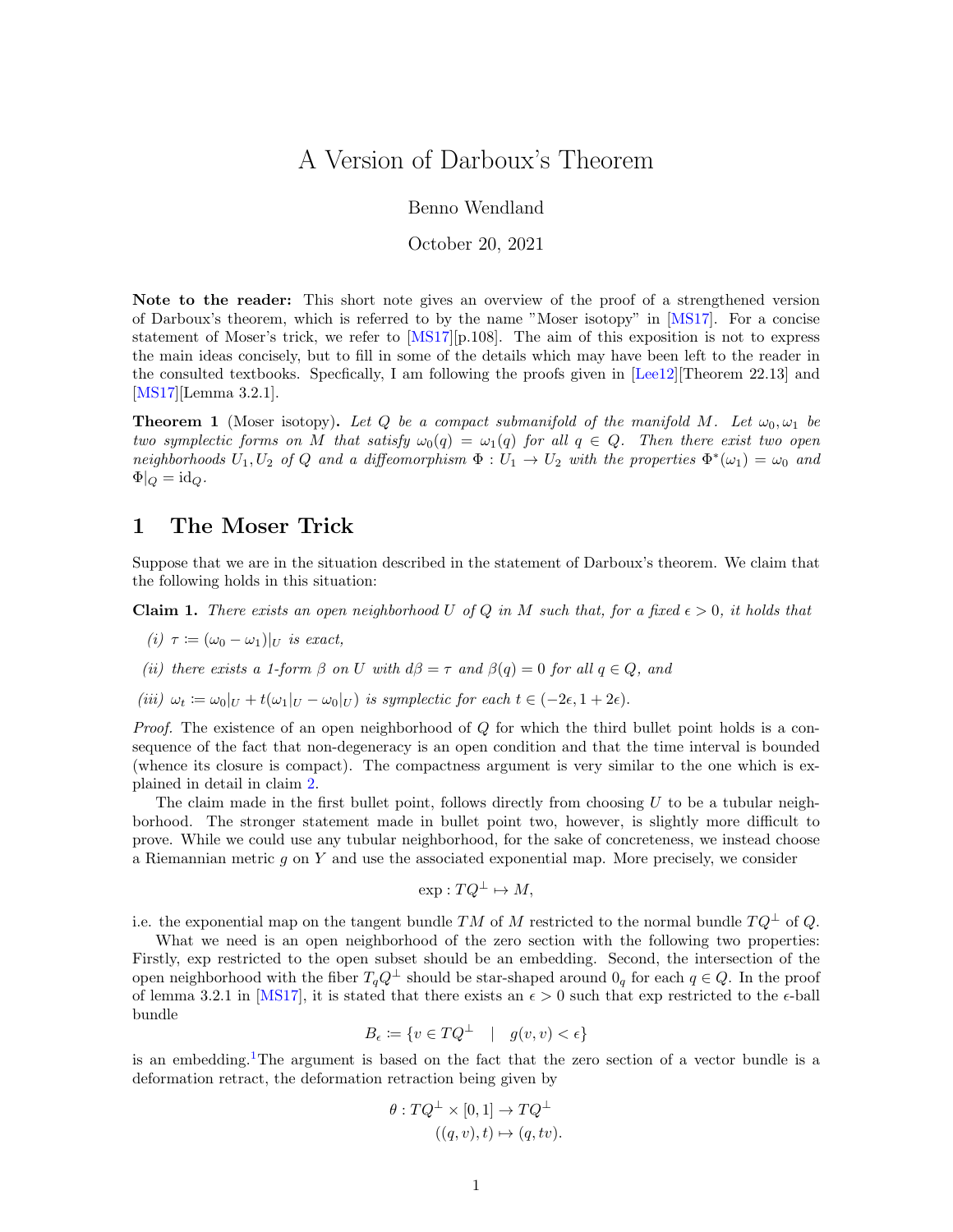As a side note, we remark that this is a generalisation of the map used to show that vector spaces are contractible. It is a straight forward matter to check that  $Q$  is a deformation retract of image( $\exp|_{B_{\epsilon}}$ ), the deformation retraction being given by

$$
\Psi : \text{image}(\exp|_{B_{\epsilon}}) \times [0, 1] \to \text{image}(\exp|_{B_{\epsilon}})
$$

$$
(p, t) \mapsto \exp|_{B_{\epsilon}} \circ \theta(\exp|_{B_{\epsilon}}^{-1}(p), t).
$$

The inclusion  $\iota: Q \to \text{image}(\exp|_{B_{\epsilon}})$  being a homotopy equivalence implies the injectivity of the induced cohomology map. Since  $\iota^*\tau$  is equal zero, it is exact. Hence, injectivity of the cohomology map induced by  $\iota$  implies that  $\tau|_{\text{image}(\exp|_{B_{\epsilon}})}$  is exact. Using only the existence of a primitive, I did not manage to show that the primitive of  $\tau$  can be chosen to vanish on  $T_qY$  for all  $q \in Q$ . Therefore, we instead adopt the argument in [\[MS17\]](#page-3-0)[Lemma 3.2.1] which consists of finding an explicit formula for the primitive.

Define a time dependent 1-form  $\sigma$  on image $(\exp|_{B_{\epsilon}})$   $\times$  [0, 1] by specifying the linear functional at the point  $(p, t)$  via the formula

$$
\sigma_t|_p(v) \coloneqq \sigma|_{(t,p)} \coloneqq \tau_{\Psi_t(p)}\left(\frac{d}{ds}|_{s=t}\Psi_s(p), d_p\Psi_t(v)\right) \quad \text{for} \quad v \in T_pM. \tag{1}
$$

The smoothness of  $\Psi$  and  $\tau$  should directly imply the smoothness of  $\sigma$ . For any fixed point  $p, t \mapsto \sigma_t|_p$ is a smooth curve in a finite dimensional vector space defined on a compact interval. Therefore, the integral over the parameter  $t$  exists. We claim that a desired primitive is given by

<span id="page-1-1"></span>
$$
\sigma \coloneqq \int_{[0,1]} \sigma_t dt.
$$

Before we check the validity of the claim, we define vector fields  $X_t$  for  $t \in (0,1]$  via the usual formula

$$
X_t \coloneqq (\frac{d}{ds}|_{s=t} \Psi_s) \circ \Psi_t^{-1}.
$$

Note that the domain of  $X_t$  is given by image( $\exp|_{B_{tt}}$ ), which is an open neighborhood of Q that in some sense approaches Q as t goes to zero. Additionally, observe that we cannot define  $X_0$ , as  $\Psi_0$  is a retraction and not an invertible map.

Having introduced these objects, we proceed to verify that  $\sigma$  is a primitive of  $\tau$ :

$$
d\sigma = d \int_{[0,1]} \sigma_t dt
$$
  
= 
$$
\int_{[0,1]} d\sigma_t dt
$$
  
= 
$$
\int_{(0,1]} d\Psi_t^* \iota_{X_t} \tau dt
$$
  
= 
$$
\int_{(0,1]} \Psi_t^* d\iota_{X_t} \tau dt
$$
  
= 
$$
\int_{(0,1]} \Psi_t^* \mathcal{L}_{X_t} \tau dt
$$
  
= 
$$
\int_{(0,1]} \frac{d}{dt} \Psi_t^* \tau dt
$$
  
= 
$$
\int_0^1 \frac{d}{dt} \Psi_t^* \tau dt
$$
  
= 
$$
\Psi_1^* \tau - \Psi_0^* \tau = \tau.
$$

Finally, we turn our attention to the behaviour of  $\sigma$  at points in Q. For this purpose, fix a point  $q \in Q$ . Observe that the equality  $\sigma_t(q) = 0$  follows from equation [1](#page-1-1) combined with the facts that  $\Psi_t(q) = q$ and  $\tau(q) = 0$ . This directly implies the equality  $\sigma(q) = 0$ .

 $\Box$ 

<span id="page-1-0"></span><sup>&</sup>lt;sup>1</sup>For a proof of the existence of a neighborhood of the zero-section such that the restriction of exp to this neighborhood is a diffeomorphism onto its image, see [\[Wal16\]](#page-3-2)[Theorem 2.3.2]. The claim that the neighborhood can be chosen to be an epsilon-ball-bundle  $B_{\epsilon}$  still requires justification.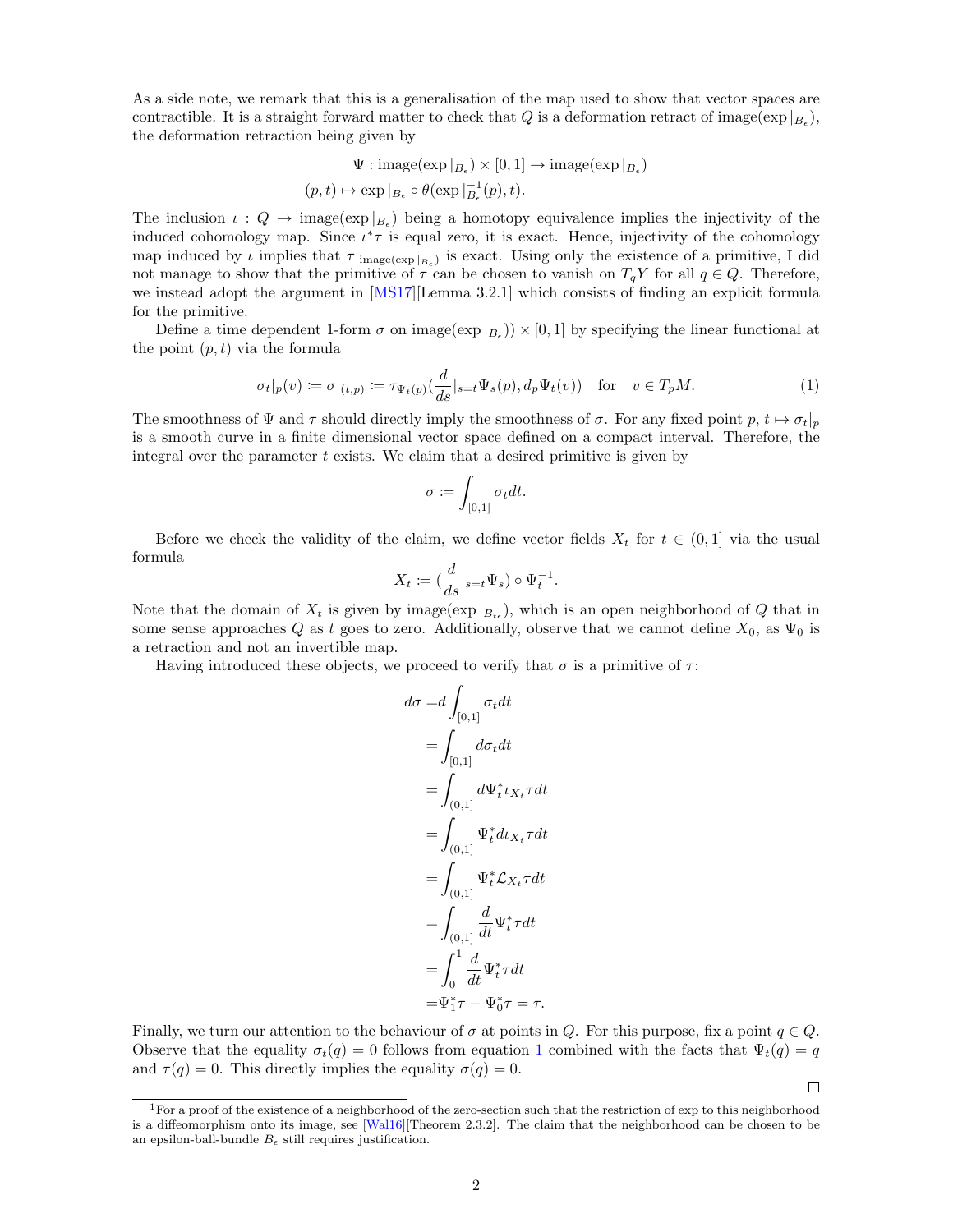From this claim we can deduce the following

<span id="page-2-0"></span>**Claim 2** (Moser's Trick). There exists an open neighborhood  $\tilde{U}$  of Q in M and a smooth map  $\Phi$ :  $\tilde{U} \times (-\epsilon, 1+\epsilon) \rightarrow M$  that satisfies, for  $t \in (-\epsilon, 1+\epsilon)$ ,

- (i)  $\Phi_t := \Phi(\cdot, t)$  is a diffeomorphism onto its image,
- (*ii*)  $\Phi_0 = \mathrm{id}|_{\tilde{U}},$
- (iii)  $\Phi_t|_Q = \mathrm{id}|_Q$ , and
- (iv)  $\Phi_t^*(\omega_t) = \omega_0$ .

*Proof of theorem [1.](#page-0-0)* The content of claim [2](#page-2-0) directly implies theorem [1,](#page-0-0) since the map  $\Phi_1$  satisfies the properties stated in the theorem.  $\Box$ 

*Proof of claim [2.](#page-2-0)* We want to construct  $\Phi$  by finding an appropriate time dependent vector field and taking  $\Phi$  to be the its flow. In this context, the flow of the time dependent vector field  $X_t$  refers to the map  $\Phi$  that satisfies

$$
\frac{d}{dt}|_t \Phi_t = X_t \circ \Phi_t \quad \text{and} \quad \Phi_0 = \text{id}.
$$

The properties stated in bullet points one and two are general properties of flows of time dependent vector fields. Thus, our choice of a time dependent vector field only has to be made in a manner that guarantees that the domain of the flow includes the set  $\tilde{U} \times (-\epsilon, 1 + \epsilon)$  and that points three and four hold.

Let U be an open neighborhood of Q and  $\beta$  be a 1-form on U with the properties stated in claim [1.](#page-0-1) We define a time dependent vector field X on  $U \times (-2\epsilon, 1 + 2\epsilon)$  by

$$
\iota_{X_t}\omega_t=\beta.
$$

The above equation defines a vector field for fixed t, as  $\omega_t$  is non-degenerate by claim [1.](#page-0-1)

First, we turn our attention to the domain of the flow  $\Phi$ . Note that it suffices to show, for any  $q \in Q$ , the existence of an open neighborhood of q in M on which all integral curves exist for  $t \in [-\epsilon, 1 + \epsilon]$ . The union of such neighborhoods over all points in  $Q$  then has the desired property. Let us fix a point  $q \in Q$ . Note that the 1-form  $\beta$  vanishes at the point q, wherefore we must have  $X_t(q) = 0$  for all t. This means that the integral curve of  $X_t$  starting at q is given by the constant curve in q, whence  $\{q\} \times [-\epsilon, 1+\epsilon]$  is contained in the domain of  $\Phi$ . We now make use of the fact that the domain of  $\Phi$  is an open subset of  $U \times (-2\epsilon, 1+2\epsilon)$  $U \times (-2\epsilon, 1+2\epsilon)$  $U \times (-2\epsilon, 1+2\epsilon)$  the domain of X.<sup>2</sup>This implies that, for each  $t \in (-2\epsilon, 1+2\epsilon)$ , there exists a product open neighborhood  $U_t \times I_t$  of  $(q, t)$  on which the flow of X is defined. By compactness of the interval  $[-\epsilon, 1 + \epsilon]$ , there exists a finite family of such neighborhoods  $U_{t_1} \times I_{t_1}, \ldots, U_{t_n} \times I_{t_n}$ which has the property that  $\cup_{i=1}^n I_{t_i}$  contains  $[-\epsilon, 1 + \epsilon]$ . Therefore, we conclude that  $\cap_{i=1}^n U_{t_i}$  is a neighborhood of q in U on which the integral curves of X exist for  $t \in (-\epsilon, 1 + \epsilon)$ .

In the previous paragraph, we showed that  $\Phi_t(q)$  is the constant curve in q for every  $q \in Q$ , which is the same as saying that  $\Phi_t|_Q = id|_Q$ . Thus, it only remains to tackle bullet point four.

The fourth bullet point follows directly from the choice of vector field. To see this, we note the following implications:

$$
\iota_{X_t} \omega_t = \beta \qquad \text{on } \tilde{U} \times (-\epsilon, 1 + \epsilon)
$$
  
\n
$$
\implies 0 = d\iota_{X_t} \omega_t - d\beta \qquad \text{on } \tilde{U} \times (-\epsilon, 1 + \epsilon)
$$
  
\n
$$
\implies 0 = \Phi_t^* (d\iota_{X_t} \omega_t - d\beta)
$$
  
\n
$$
= \Phi_t^* (d\iota_{X_t} \omega_t + \iota_{X_t} d\omega_t + \omega_1 - \omega_0)
$$
  
\n
$$
= \Phi_t^* (\mathcal{L}_{X_t} \omega_t + \frac{d}{dt} \omega_t)
$$
  
\n
$$
= \frac{d}{ds} \Big|_{s=t} \Phi_s^* \omega_s \qquad \text{on } \tilde{U} \times (-\epsilon, 1 + \epsilon)
$$
  
\n
$$
\implies \omega_0 = \Phi_t^* \omega_t \qquad \text{on } \tilde{U} \times (-\epsilon, 1 + \epsilon).
$$

 $\Box$ 

<span id="page-2-1"></span><sup>2</sup>For this fact and other information on time dependent vector fields, see [\[Lee12\]](#page-3-1)[Theorem 9.49].